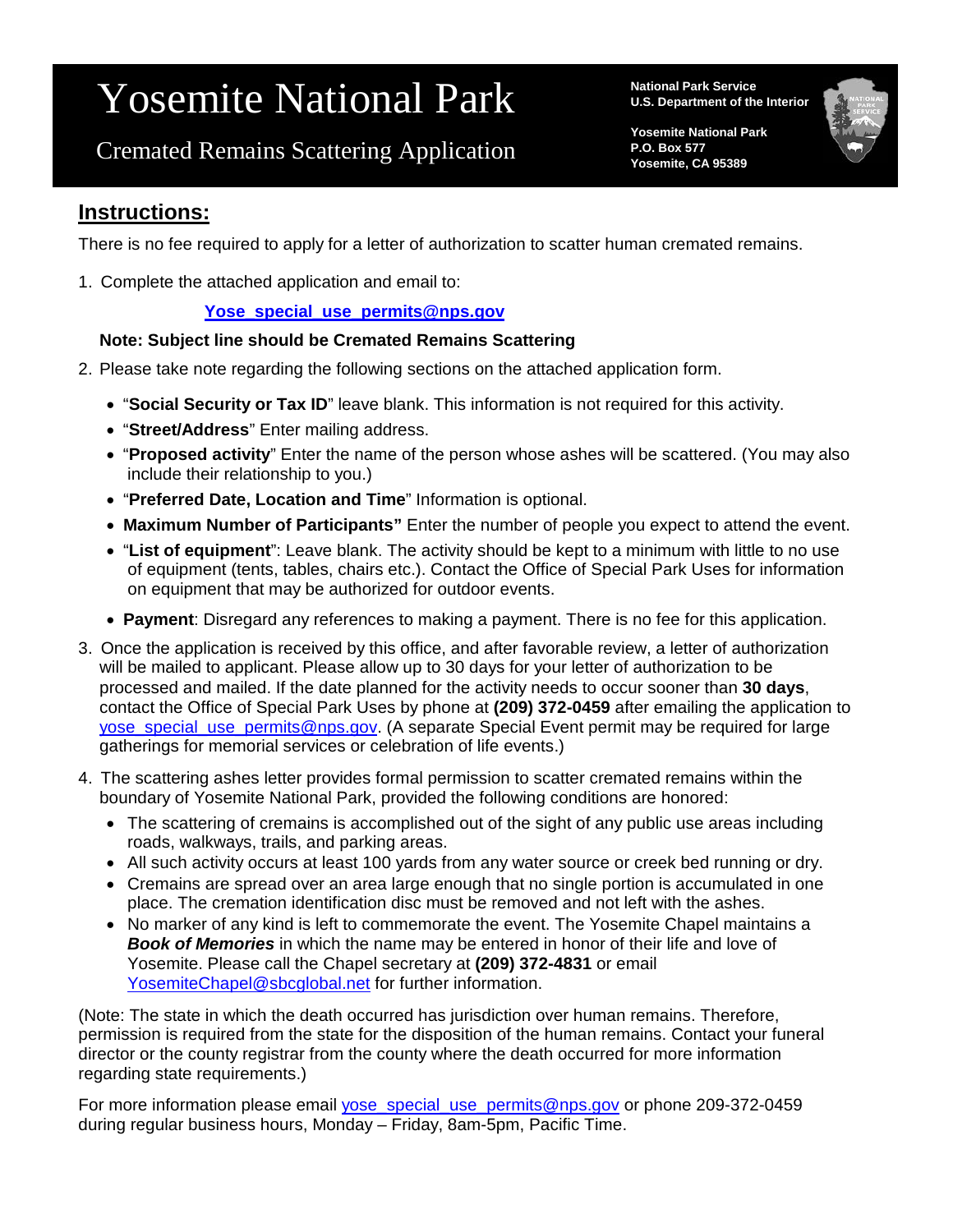#### **National Park Service Yosemite National Park P.O. Box 577, Yosemite, CA 95389 Tel: 209-372-0459, Fax: 209-372-0130**

#### **Application for Special Use Permit (Cremated Remains Scattering)**

Please supply the information requested below. **Attach additional sheets, if necessary, to provide required information**. A nonrefundable processing fee of **\$N/A**must accompany this application unless the requested use is an exercise of a First Amendment right. You must allow sufficient time for the park to process your request; check with the park for guidelines. You will be notified of the status of the application and the necessary steps to secure your final permit. Your permit may require the payment of cost recovery charges and proof of liability insurance naming the United States of America as also insured.

| <b>Applicant Name:</b>          | Telephone #:  |
|---------------------------------|---------------|
| <b>Organization Name: NA</b>    | Cell phone #: |
| Social Security or Tax ID #: NA | Fax#:         |
| Street/Address:                 | Email:        |
| <b>City/State/Zip Code:</b>     |               |

**Proposed activity**: To scatter the ashes of

| <b>Preferred Date</b>    | <b>Preferred Location</b>    | <b>Preferred Time</b> |
|--------------------------|------------------------------|-----------------------|
|                          |                              |                       |
| <b>Alternate Date(s)</b> | <b>Alternate Location(s)</b> | Alternate Time(s)     |
|                          |                              |                       |
|                          |                              |                       |
|                          |                              |                       |

**Alternatives will be considered if first choice is not available.** 

**Maximum Number of Participants** \_\_\_\_\_\_\_\_\_\_\_\_\_ Maximum Number of Vehicles \_\_\_\_\_\_\_\_\_\_\_

List of equipment *(i.e. tables, chairs, grills, sound system, etc.)*

Individual in charge of activity onsite (include cell phone number) and authorized to make decisions related to the permitted activity: \_\_\_\_\_\_\_\_\_\_\_\_\_\_\_\_\_\_\_\_\_\_\_\_\_\_\_\_\_\_\_\_\_\_\_

Have you visited the requested area?  $\Box Y$   $\Box N$ Is this an exercise of a First Amendment rights?

|   | ٦ |
|---|---|
| √ |   |

The applicant by his or her signature certifies that all the information given is complete and correct, and that no false or misleading information or false statements have been given.

Signature: Date: Development of the state of the state of the Date:

NPS Form 10-930s New 06/2013<br>
Yosemite National Park Control No. 1024-0026<br>
Yosemite National Park Control No. 1024-0026 Yosemite National Park